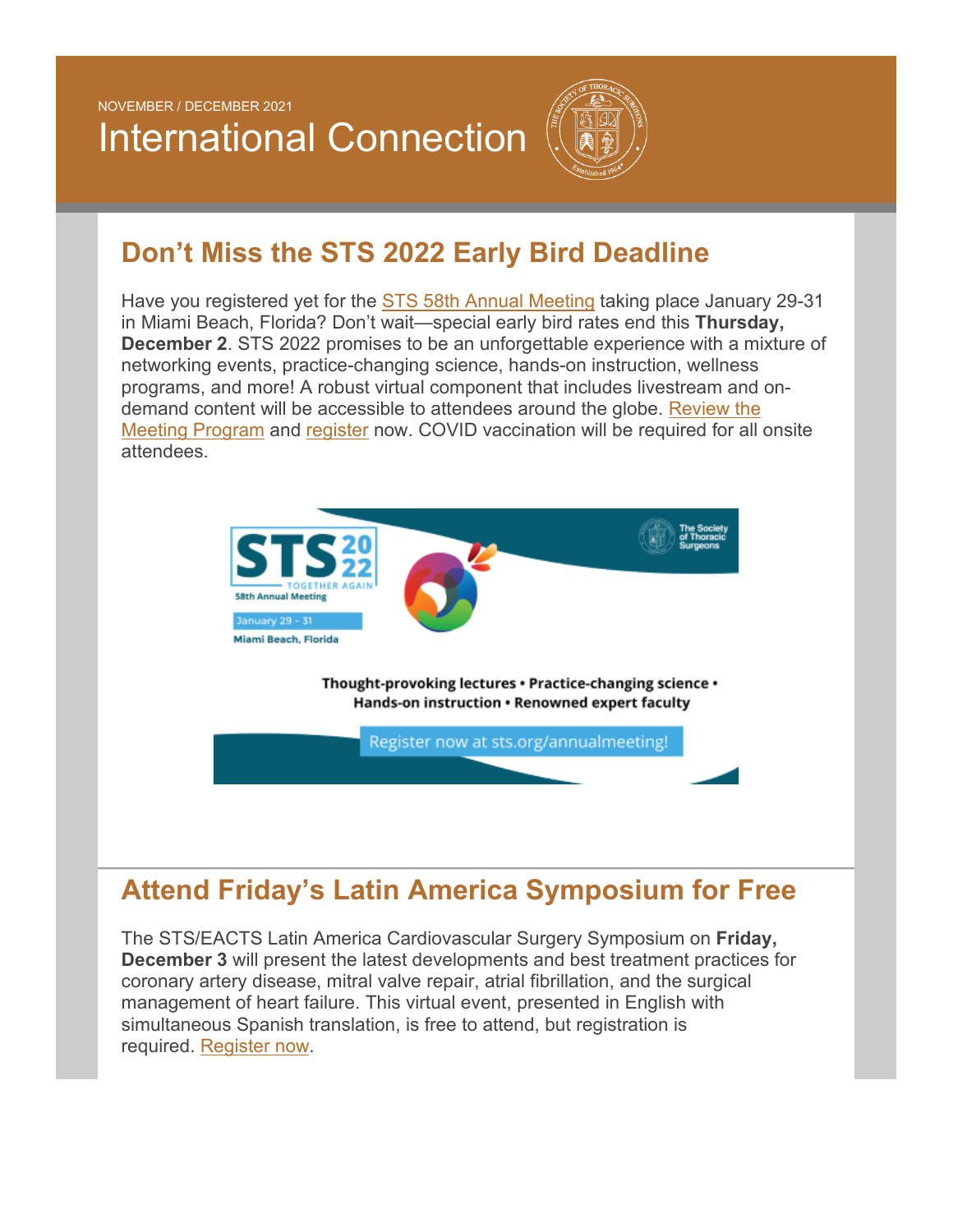# **STS/EACTS Latin America Cardiovascular Surgery Symposium December 3, 2021 VIRTUAL @EACTS** The Society<br>of Thoracic

#### **New Podcast Episodes Explore Science-Based Resilience**

Providing hours of listening for podcast fans, The Resilient Surgeon features new episodes to help surgeons take care of their well-being. Hear insights from:

- **Oliver Burkeman**, best-selling author and master of time management
- **Christopher Barnes**, a professor of organizational behavior at the University of Washington and expert on sleep deprivation
- **Chris Germer**, a clinical psychologist and thought leader on mindfulness and selfcompassion
- **Wayne Sotile**, an expert in resilience and work/life balance for high-performing people
- **Jud Brewer**, a neuroscientist and authority on the "science of self-mastery"

And stay tuned for Season 2 of Same Surgeon, Different Light for powerful stories from Drs. Valerie Rusch, Jacques Kpodonu, Gail Darling, Joseph Dearani, and many other leaders and rising stars in cardiothoracic surgery. The first episode airs this **Friday, December 3**. [Choose your favorite podcast app and start listening.](https://www.sts.org/publications/podcast-episodes)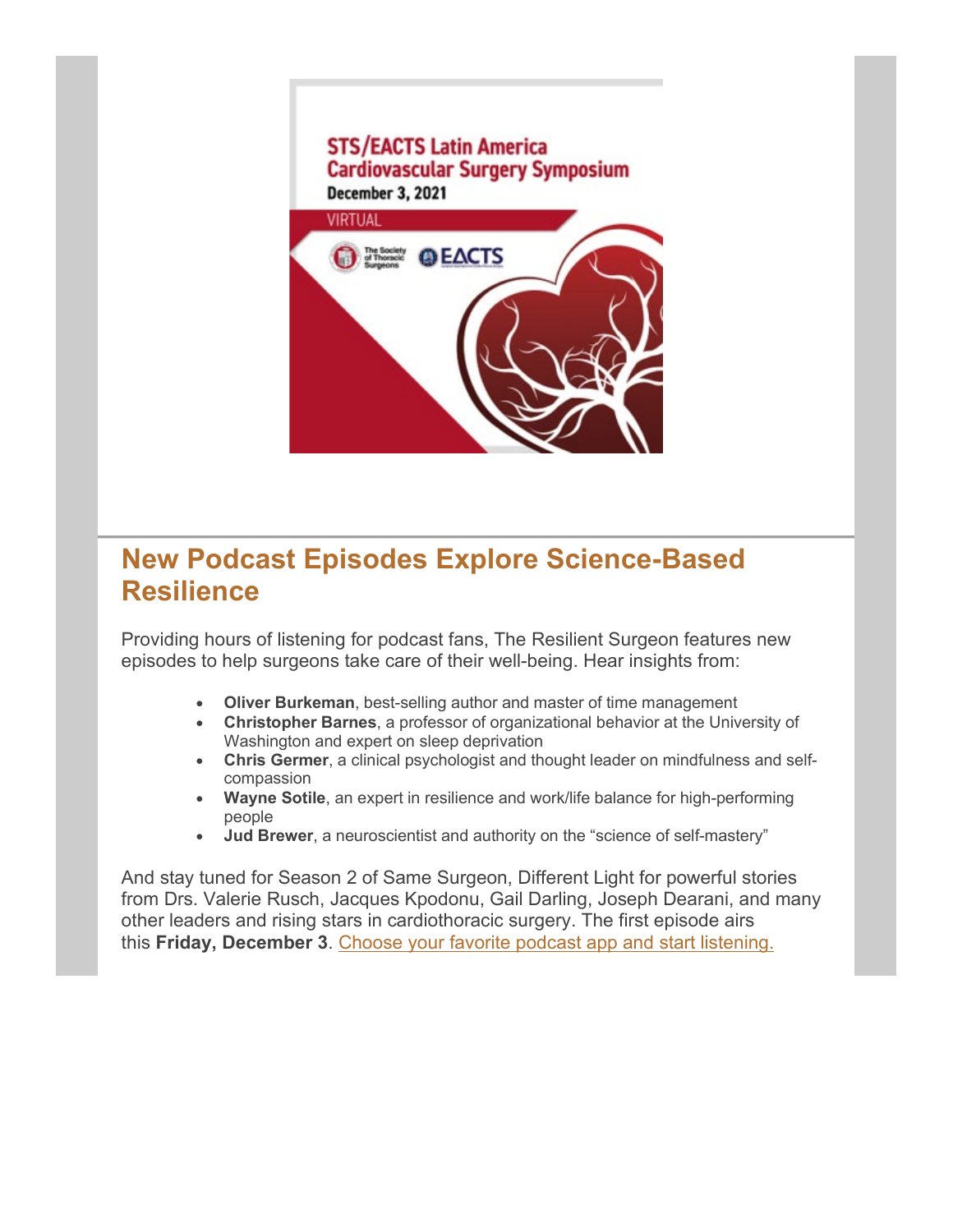

#### **Take Advantage of Your Access to Leadership Series**

Attendance is now full for the capstone leadership event, but you can still avail yourself of the career-boosting educational sessions offered through the STS Leadership Series. Three webinars—"Leading During Crisis," "Building Your Practice and Your Brand," and "Promoting Your Brand"—are ready for viewing in the STS portal. [Learn more and get access instructions.](https://www.sts.org/online-learning/sts-leadership-series-building-leaders-today-tomorrow)